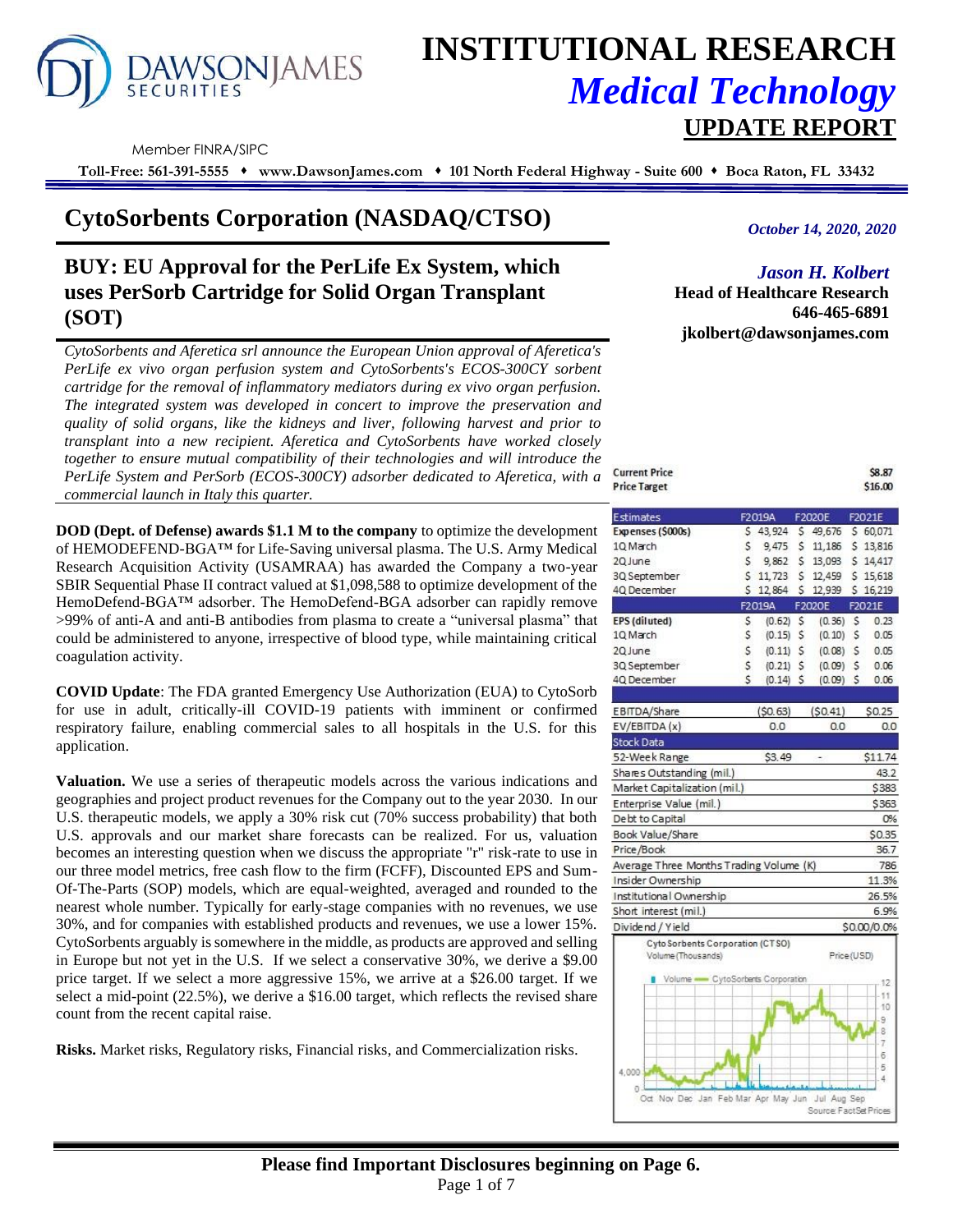

#### **Modeling Assumptions**

- 1. We assume continued steady growth for CytoSorb in the current key EU direct sales countries of Germany, Austria, and Switzerland.
- 2. We assume a selling price per cartridge of \$1,000 for direct sales and \$600 for distribution sales. We estimate that each patient will require an average of five units (CytoSorb cartridges) for sepsis treatment and three units for cardiac treatment.
- 3. We conservatively assume that CytoSorb can achieve a ten percent market share of the market in Germany, Austria, and Switzerland, and 3% of the market in the rest of the EU by 2030.
- 4. Our model includes CytoSorb revenues in the U.S. for cardiac surgery and sepsis beginning in 2022 upon commercialization. To these revenues, we apply a 70% probability of success (or 30% risk cut).

#### **Exhibit 1. CytoSorb sepsis EU direct sales (Germany, Austria, and Switzerland)**

| CytoSorb - Direct Sales (Germany, Austria, Switzerland)    | 2018E       | 2019E       | 2020E       | 2021E       | 2022E       | 2023E       | 2024E       | 2025E       | 2026E       | 2027E       | 2028E       | 2029E       | 2030E       |
|------------------------------------------------------------|-------------|-------------|-------------|-------------|-------------|-------------|-------------|-------------|-------------|-------------|-------------|-------------|-------------|
| <b>EU</b> population                                       | 506.327.109 | 507.441.029 | 508,557,399 | 509.676.225 | 510.797.513 | 511.921.267 | 513.047.494 | 514.176.199 | 515.307.386 | 516.441.062 | 517.577.233 | 518,715,903 | 519,857,078 |
| Germany population                                         | 81.202.563  | 81.632.936  | 82.065.591  | 82,500,539  | 82.937.791  | 83.377.362  | 83.819.262  | 84.263.504  | 84.710.100  | 85.159.064  | 85.610.407  | 86.064.142  | 86.520.282  |
| Austria population                                         | 8.446.189   | 8,448.723   | 8.451.257   | 8.453.793   | 8,456,329   | 8,458,866   | 8,461,404   | 8.463.942   | 8.466.481   | 8,469,021   | 8.471.562   | 8.474.103   | 8,476,646   |
| Switzerland population                                     | 8.098.152   | 8.115.158   | 8.132.200   | 8.149.277   | 8.166.391   | 8.183.540   | 8.200.726   | 8.217.947   | 8.235.205   | 8.252.499   | 8.269.829   | 8.287.196   | 8.304.599   |
| Critical care population (Sepsis included)                 | 498,509     | 500.804     | 503.110     | 505.428     | 507,759     | 510,101     | 512.455     | 514.822     | 517.200     | 519,591     | 521.994     | 524,410     | 526,838     |
| Percent of patients with access to hospitals with Cytosorb | 50%         | 50%         | 50%         | 50%         | 50%         | 50%         | 50%         | 50%         | 50%         | 50%         | 50%         | 50%         | 50%         |
| <b>Total patients</b>                                      | 249.254.60  | 250,401.88  | 251.555.07  | 252.714.20  | 253.879.30  | 255.050.41  | 256,227.55  | 257,410.75  | 258,600,06  | 259.795.49  | 260,997.08  | 262.204.88  | 263,418.89  |
| Market penetration                                         | 1.2%        | 1.7%        | 1.8%        | 2.0%        | 3.0%        | 4.0%        | 5.0%        | 5.5%        | 6.0%        | 6.5%        | 7.0%        | 7.5%        | 8.0%        |
| Total addressable patients                                 | 2.991       | 4.257       | 4.528       | 5.054       | 7.616       | 10.202      | 12.811      | 14.158      | 15,516      | 16.887      | 18.270      | 19.665      | 21.074      |
| Estimated units per patient                                |             |             |             |             |             |             |             |             |             | - 1         |             |             |             |
| Total filter needed                                        | 14.955      | 21.284      | 22.640      | 25.271      | 38,082      | 51,010      | 64.057      | 70.788      | 77,580      | 84.434      | 91.349      | 98.327      | 105,368     |
| Cost of therapy                                            | 1.030       | 1.041 S     | 1.051       | 1.062 S     | 1.072 S     | $1.083$ S   | 1.094 S     | 1.105 S     | $1.116$ S   | $1,127$ \$  | 1.138 S     | 1.149 S     | 1.161       |
| Change in price                                            | 1%          | 1%          | 1%          | 1%          | 1%          |             |             | 1%          | 1%          | 1%          | 1%          | 1%          | 1%          |
| Revenue ('000)                                             | 15,408      | 22.148 \$   | 23.795      | 26.826 S    | 40.829      | 55,237      | 70.058      | 78.194 S    | 86.554      | 95.142 \$   | 103.964 S   | 113.024 \$  | 122,328     |
| Risk factor                                                |             |             |             |             |             |             |             |             |             |             |             |             |             |
|                                                            |             |             |             |             |             |             |             |             |             |             |             |             |             |

7otalrevenue ('000) \$ 15,408 \$ 22,148 \$ 23,795 \$ 26,826 \$ 40,829 \$ 55,237 \$ 70,058 \$ 78,194 \$ 86,554 \$ 95,142 \$ 103,964 \$ 113,024 \$ 122,328

*Source: Dawson James estimates, company reports*

#### **Exhibit 2. CytoSorb sepsis EU sales by distributorship (excluding Germany, Austria, and Switzerland)**

| CytoSorb - Direct Sales (Germany, Austria, Switzerland)    | 2018E         | 2019E       | 2020E       | 2021E       | 2022E       | 2023E       | 2024E       | 2025E       | 2026E       | 2027E       | 2028E       | 2029E       | 2030E       |
|------------------------------------------------------------|---------------|-------------|-------------|-------------|-------------|-------------|-------------|-------------|-------------|-------------|-------------|-------------|-------------|
| EU population                                              | 506.327.109   | 507.441.029 | 508.557.399 | 509.676.225 | 510.797.513 | 511.921.267 | 513.047.494 | 514.176.199 | 515.307.386 | 516.441.062 | 517.577.233 | 518,715,903 | 519,857,078 |
| Germany population                                         | 81.202.563    | 81.632.936  | 82.065.591  | 82,500,539  | 82.937.791  | 83.377.362  | 83.819.262  | 84.263.504  | 84.710.100  | 85.159.064  | 85.610.407  | 86.064.142  | 86.520.282  |
| Austria population                                         | 8.446.189     | 8,448.723   | 8.451.257   | 8.453.793   | 8.456.329   | 8.458.866   | 8.461.404   | 8.463.942   | 8.466.481   | 8.469.021   | 8.471.562   | 8.474.103   | 8.476.646   |
| <b>Switzerland population</b>                              | 8,098,152     | 8,115,158   | 8,132,200   | 8,149,277   | 8,166,391   | 8,183,540   | 8,200,726   | 8.217.947   | 8,235,205   | 8,252,499   | 8,269,829   | 8,287,196   | 8,304,599   |
| Critical care population (Sepsis included)                 | 498,509       | 500.804     | 503.110     | 505.428     | 507.759     | 510.101     | 512.455     | 514.822     | 517.200     | 519.591     | 521.994     | 524,410     | 526.838     |
| Percent of patients with access to hospitals with Cytosorb | 50%           | 50%         | 50%         | 50%         | 50%         | 50%         | 50%         | 50%         | 50%         | 50%         | 50%         | 50%         | 50%         |
| <b>Total patients</b>                                      | 249.254.60    | 250.401.88  | 251.555.07  | 252.714.20  | 253.879.30  | 255.050.41  | 256.227.55  | 257,410.75  | 258,600,06  | 259.795.49  | 260.997.08  | 262.204.88  | 263,418.89  |
| Market penetration                                         | 1.2%          | 1.7%        | 1.8%        | 2.0%        | 3.0%        | 4.0%        | 5.0%        | 5.5%        | 6.0%        | 6.5%        | 7.0%        | 7.5%        | 8.0%        |
| Total addressable patients                                 | 2.991         | 4.257       | 4.528       | 5.054       | 7.616       | 10.202      | 12.811      | 14.158      | 15.516      | 16.887      | 18.270      | 19.665      | 21.074      |
| Estimated units per patient                                |               |             |             |             | e l         |             |             |             |             | - 1         |             |             |             |
| Total filter needed                                        | 14.955        | 21.284      | 22.640      | 25.271      | 38.082      | 51.010      | 64.057      | 70.788      | 77,580      | 84.434      | 91.349      | 98.327      | 105,368     |
| Cost of therapy                                            | 0.030         | 1.041 S     | 1.051       | 1.062 S     | $1,072$ \$  | 1.083S      | $1.094$ S   | 1.105 S     | $1.116$ S   | $1,127$ \$  | 1.138 S     | 1.149 S     | 1.161       |
| Change in price                                            | 1%            | 1%          | 1%          |             | 1%          | 1%          |             | 1%          | 1%          | 1%          | 1%          |             | 1%          |
| Revenue ('000)                                             | 15,408        | 22.148 \$   | 23.795      | 26.826 S    | 40.829      | 55.237 \$   | 70.058 \$   | 78.194 S    | 86.554 \$   | 95.142 \$   | 103.964 S   | 113,024 \$  | 122,328     |
| Risk factor                                                |               |             |             |             |             |             |             |             |             |             |             |             |             |
| Total revenue ('000)                                       | 15,408<br>- 5 | 22.148 \$   | 23,795      | 26.826 S    | 40.829      | 55.237 \$   | 70.058 \$   | 78.194 S    | 86.554 \$   | 95.142 \$   | 103.964 S   | 113.024 \$  | 122.328     |

*Source: Dawson James estimates, company reports*

#### **Exhibit 3. CytoSorb U.S. sales for cardiac surgery**

| Exhibit 3. CytoSorb U.S. sales for cardiac surgery |  |             |             |             |                       |             |               |             |                       |             |             |             |             |             |
|----------------------------------------------------|--|-------------|-------------|-------------|-----------------------|-------------|---------------|-------------|-----------------------|-------------|-------------|-------------|-------------|-------------|
| <b>CytoSorb Cardiac Surgery US</b>                 |  | 2018E       | 2019E       | 2020E       | 2021E                 | 2022E       | 2023E         | 2024E       | 2025E                 | 2026E       | 2027E       | 2028E       | 2029E       | 2030E       |
| <b>US population</b>                               |  | 327.296.502 | 329,587,577 | 331.894.690 | 334.217.953           | 336.557.479 | 338.913.381   | 341.285.775 | 343.674.775           | 346,080,499 | 348.503.062 | 350.942.583 | 353,399,182 | 355,872,976 |
| Cardiac surgery                                    |  | 009,027     | 1,012,054   | 1,015,090   | 1.018.136             | 1.021.190   | 1.024.254     | 1,027,326   | 1,030,408             | 1.033.499   | 1,036,600   | 1,039,710   | 1.042.829   | 1.045.957   |
| Market penetration                                 |  |             |             |             | 0.0%                  | 0.0%        | 0.3%          | 0.4%        | 0.5%                  | 1.2%        | 1.2%        | 1.2%        | 1.2%        | 1.2%        |
| Total addressable patients                         |  |             |             |             |                       |             | 3,073         | 4.109       | 5.152                 | 12,402      | 12.439      | 12.477      | 12.514      | 12.551      |
| Estimated units per patient                        |  |             |             |             | $\sim$ $\blacksquare$ | $3^{\circ}$ | $\sim$ $\sim$ | $\sim$      | $\sim$ $\blacksquare$ | $\sim$ 1    | $\sim$      | $\sim$      | $\sim$      |             |
| Total filter needed                                |  |             |             |             |                       |             | 9,218         | 12,328      | 15,456                | 37,206      | 37,318      | 37,430      | 37.542      | 37.654      |
| Cost of therapy                                    |  |             |             |             | 2.500 S               | 2.513       | 2.525         | 2.538 S     | 2.550 S               | 2.563S      | 2.576S      | 2.589 S     | 2.602 S     | 2.615       |
| Change in price                                    |  |             |             |             | 1%                    | 1%          | 1%            |             | 1%                    | 1%          | 1%          | 1%          | 1%          | 1%          |
| Revenue ('000)                                     |  |             |             |             |                       |             | 23.277 \$     | 31.284 S    | 39.419 S              | 95.364 \$   | 96.128 \$   | 96.899 \$   | 97.675 \$   | 98,458      |
| Risk factor                                        |  |             |             |             | 30%                   | 30%         | 30%           | 30%         | 30%                   | 30%         | 30%         | 30%         | 30%         | 30%         |
| Total revenue ('000)                               |  |             |             |             |                       |             | 16.294 \$     | 21.899 \$   | 27,593 \$             | 66,755      | 67.290 \$   | 67.829 S    | 68,373 \$   | 68,921      |

*Source: Dawson James estimates, company reports*

#### **Exhibit 4. CytoSorb EU sales for cardiac surgery**

| <b>Exhibit 4. CytoSorb EU sales for cardiac surgery</b> |  |          |            |              |           |           |           |           |          |           |           |           |                |           |
|---------------------------------------------------------|--|----------|------------|--------------|-----------|-----------|-----------|-----------|----------|-----------|-----------|-----------|----------------|-----------|
| <b>CytoSorb Cardiac Surgery EU</b>                      |  | 2018E    | 2019E      | 2020E        | 2021E     | 2022E     | 2023E     | 2024E     | 2025E    | 2026E     | 2027E     | 2028E     | 2029E          | 2030E     |
| Cardiac surgery                                         |  | .509.018 | 1,512,036  | 1,515,060    | 1.518.090 | 1.521.126 | 1.524.169 | 1.527.217 | .530.271 | 1,533,332 | 1,536,399 | 1,539,471 | 1.542.550      | 1.545.635 |
| Market penetration                                      |  | 0.09%    | 0.1%       | 0.2%         | 0.3%      | 0.4%      | 0.5%      | 0.6%      | 0.7%     | 0.7%      | 0.7%      | 0.7%      | 0.7%           | 0.7%      |
| Total addressable patients                              |  | 1.358    | 1.512      | 2.273        | 4.554     | 6.085     | 7.621     | 9.163     | 10.712   | 10.733    | 10.755    | 10.776    | 10.798         | 10,819    |
| Estimated units per patient                             |  | . .      |            |              |           | $\sim$    |           | $\sim$    |          |           | $\sim$    |           | $\sim$         |           |
| Total filter needed                                     |  | 4.074    | 4.536      | 6.818        | 13,663    | 18.254    | 22.863    | 27,490    | 32.136   | 32.200    | 32.264    | 32.329    | 32.394         | 32.458    |
| Cost of therapy                                         |  | 500 S    | 500 \$     | 500 S        | 503       | 505 \$    | 508       | 510 S     | 513 S    | 515 S     | 518 S     | 520       | 523 \$         | 526       |
| Change in price                                         |  | 0%       | 0%         | 1%           | 1%        | 1%        | 1%        |           | 1%       | 1%        | 1%        | 1%        | 1%             | 1%        |
| Revenue ('000)                                          |  | 2.037    | 2.268      | 3.409<br>- 5 | 6,866     | 9.218     | 11.604    | 14.022 \$ | 16.474 S | 16,589    | 16.705 \$ | 16.822 S  | 16,940<br>- \$ | 17,059    |
| Risk factor                                             |  |          |            |              |           |           |           |           |          |           |           |           |                |           |
| Total revenue ('000)                                    |  | 2.037    | $2.268$ \$ | 3.409        | 6.866 S   | 9.218     | 11,604 \$ | 14.022 \$ | 16.474 S | 16,589 \$ | 16,705 \$ | 16.822 S  | 16,940 \$      | 17,059    |

*Source: Dawson James estimates, company reports*

#### **Exhibit 5. CytoSorb U.S. sales for sepsis**

| <b>Exhibit 5. CytoSorb U.S. sales for sepsis</b> |  |             |             |             |             |             |             |             |             |             |             |             |             |             |
|--------------------------------------------------|--|-------------|-------------|-------------|-------------|-------------|-------------|-------------|-------------|-------------|-------------|-------------|-------------|-------------|
| <b>CytoSorb Sepsis US</b>                        |  | 2018E       | 2019E       | 2020E       | 2021E       | 2022E       | 2023E       | 2024E       | 2025E       | 2026E       | 2027E       | 2028E       | 2029E       | 2030E       |
| <b>US population</b>                             |  | 327.296.502 | 329,587,577 | 331.894.690 | 334.217.953 | 336,557,479 | 338.913.381 | 341.285.775 | 343.674.775 | 346,080,499 | 348.503.062 | 350.942.583 | 353.399.182 | 355,872,976 |
| Severe sepsis patients                           |  | 981,890     | 988,763     | 995,684     | 1,002,654   | 1.009.672   | 1,016,740   | 1,023,857   | 1.031.024   | 1,038,241   | 1,045,509   | 1,052,828   | 1,060,198   | 1.067.619   |
| Market penetration                               |  |             |             |             | 0.1%        | 0.2%        | 0.5%        | 1.0%        | 2.0%        | 2.1%        | 2.3%        | 2.5%        | 2.7%        | 3.0%        |
| Total addressable patients                       |  |             |             |             | 1.003       | 2.019       | 5,084       | 10,239      | 20,620      | 21,803      | 24,047      | 26,321      | 28,625      | 32,029      |
| Estimated units per patient                      |  |             |             |             |             |             |             |             |             |             |             |             |             |             |
| Total filter needed                              |  |             |             |             | 5.013       | 10.097      | 25.419      | 51.193      | 103.102     | 109,015     | 120.234     | 131.603     | 143.127     | 160.143     |
| Cost of therapy                                  |  |             |             |             | 2.500 S     | 2.525       | 2.550 S     | 2.576 S     | 2.602 S     | 2.628 S     | 2.654 S     | 2.680 S     | 2.707 \$    | 2.734       |
| Change in price                                  |  |             |             |             |             | 1%          | 1%          |             | 1%          | 1%          | 1%          | 1%          |             | 1%          |
| Revenue ('000)                                   |  |             |             |             | 12.533 S    | $25.494$ S  | 64.824 \$   | 131,860 S   | 268.222 S   | 286.441 S   | 319.076 S   | 352.742 S   | 387.464 S   | 437.865     |
| Risk factor                                      |  |             |             |             | 30%         | 30%         | 30%         | 30%         | 30%         | 30%         | 30%         | 30%         | 30%         | 30%         |
| Total revenue ('000)                             |  |             |             |             | 8.773 S     | 17,846      | 45.376 \$   | 92.302      | 187,755 \$  | 200.508 \$  | 223.353     | 246.919 S   | 271.225 \$  | 306.505     |

*Source: Dawson James estimates, company reports*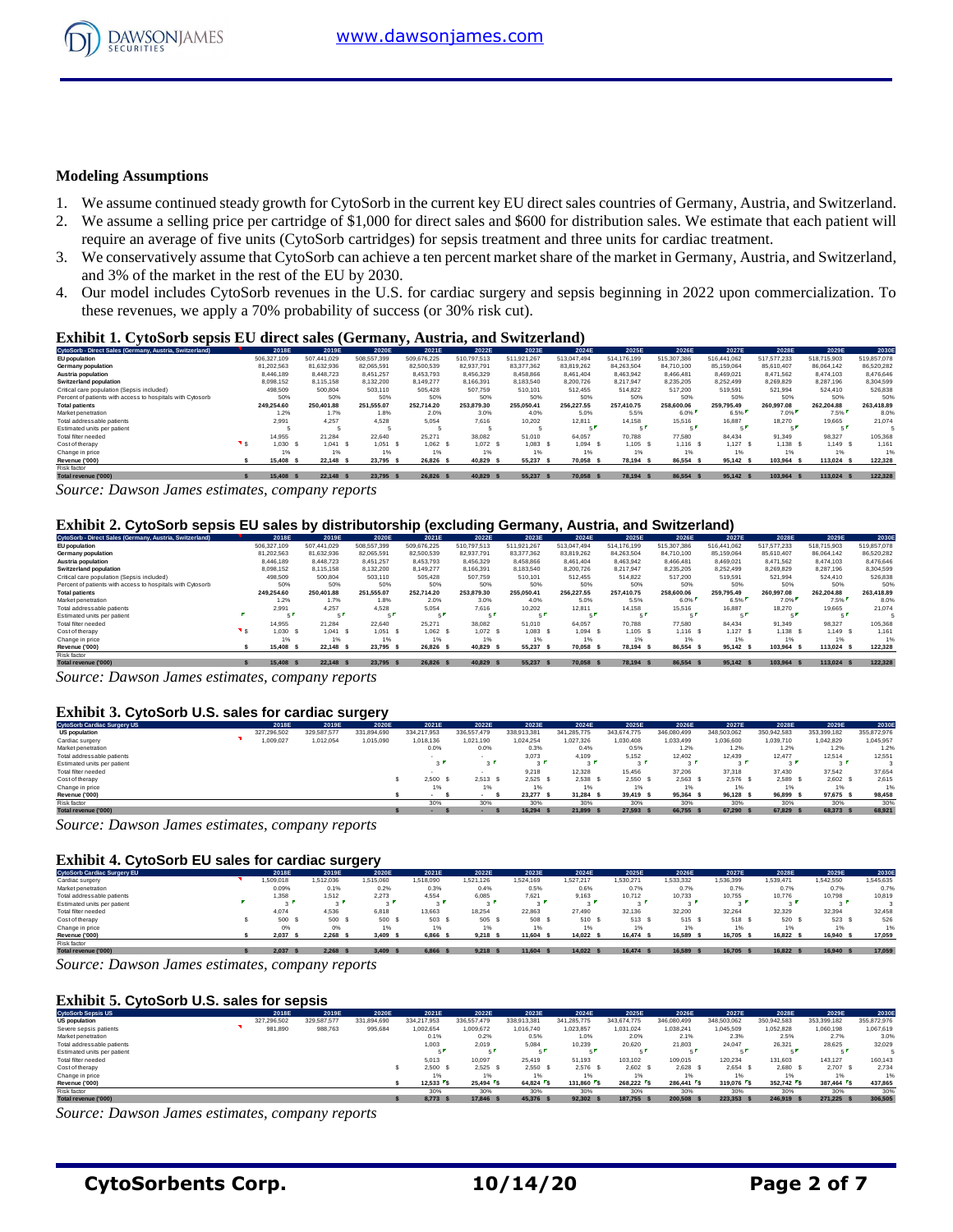

**Valuation.** We use a series of therapeutic models across the various indications and geographies and project product revenues for the Company out to the year 2030. In our U.S. therapeutic models, we apply a 30% risk cut (70% success probability) that both U.S. approvals and our market share forecasts can be realized. For us, valuation becomes an interesting question when we discuss the appropriate "r" risk-rate to use in our three model metrics, free cash flow to the firm (FCFF), Discounted EPS and Sum-Of-The-Parts (SOP) models, which are equal-weighted, averaged and rounded to the nearest whole number. Typically for early-stage companies with no revenues, we use 30%, and for companies with established products and revenues, we use a lower 15%. CytoSorbents arguably is somewhere in the middle, as products are approved and selling in Europe but not yet in the U.S. If we select a conservative 30%, we derive a \$9.00 price target. If we select a more aggressive 15%, we arrive at a \$26.00 target. If we select a mid-point (22.5%), we derive a \$16.00 target. Given the Company's unique position with approval in Europe, established proof of concept, and a product that works, we select the mid-point of 22.5% and set our target for CytoSorbents at \$16.00. France Company<br> **August 1 Average \$** 16<br> **Average \$** 16<br> **Average \$** 16

## **Exhibit 6. FCFF Model**

| we select the mid-point of 22.5% and set our target for CytoSorbents at \$16.00. |           |           |           |                          |        |                          |                          |                          |          | $\mathbf{r}$ | $\mathbf{r}$ |         |         |
|----------------------------------------------------------------------------------|-----------|-----------|-----------|--------------------------|--------|--------------------------|--------------------------|--------------------------|----------|--------------|--------------|---------|---------|
|                                                                                  |           |           |           |                          |        |                          |                          |                          |          |              |              |         |         |
| <b>Exhibit 6. FCFF Model</b><br>16 <sup>°</sup><br>Average \$                    |           |           |           |                          |        |                          |                          |                          |          |              |              |         |         |
| Price Target \$<br>16                                                            |           |           |           |                          |        |                          |                          |                          |          |              |              |         |         |
| Year<br>2020                                                                     |           |           |           |                          |        |                          |                          |                          |          |              |              |         |         |
| DCF Valuation Using FCF (mln):                                                   |           |           |           |                          |        |                          |                          |                          |          |              |              |         |         |
| units ('000)                                                                     | 2018A     | 2019A     | 2020E     | 2021E                    | 2022E  | 2023E                    | 2024E                    | 2025E                    | 2026E    | 2027E        | 2028E        | 2029E   | 2030E   |
| EBIT                                                                             | (17, 830) | (20, 358) | (14, 599) | 9,301                    | 32,034 | 83,013                   | 147,875                  | 252,067                  | 315,248  | 356,152      | 386,456      | 405,408 | 401,536 |
| <b>Tax Rate</b>                                                                  | 0%        | 5%        | 8%        | 10%                      | 12%    | 15%                      | 18%                      | 21%                      | 24%      | 28%          | 33%          | 33%     | 33%     |
| EBIT (1-t)                                                                       | (17, 830) | (19, 340) | (13, 431) | 8,371                    | 28,190 | 70,561                   | 121,257                  | 199,133                  | 239,589  | 256,429      | 258,926      | 271,623 | 269,029 |
| CapEx                                                                            | (493)     | (698)     | (768)     | (845)                    | (929)  | (1,022)                  | (1, 124)                 | (1,237)                  | (1, 361) | (1, 497)     | (1,646)      | (1,811) | (1,992) |
| Depreciation                                                                     | 391       | 582       | 667       | $\overline{\phantom{a}}$ | $\sim$ | $\overline{\phantom{a}}$ | $\overline{\phantom{a}}$ | $\overline{\phantom{a}}$ |          |              |              |         |         |
| Change in NWC                                                                    |           |           |           |                          |        |                          |                          |                          |          |              |              |         |         |
| FCF                                                                              | (17, 932) | (19, 457) | (13,531)  | 7,526                    | 27,261 | 69,539                   | 120,133                  | 197,896                  | 238,228  | 254,933      | 257,279      | 269,812 | 267,037 |
| PV of FCF                                                                        | (26, 910) | (23, 834) | (13,531)  | 6,144                    | 18,166 | 37,828                   | 53,348                   | 71,739                   | 70,498   | 61,585       | 50,736       | 43,435  | 35,092  |
| Discount Rate                                                                    | 22.5%     |           |           |                          |        |                          |                          |                          |          |              |              |         |         |
| Long Term Growth Rate                                                            | $1\%$     |           |           |                          |        |                          |                          |                          |          |              |              |         |         |
| <b>Terminal Cash Flow</b>                                                        | 1,254,453 |           |           |                          |        |                          |                          |                          |          |              |              |         |         |
| Terminal Value YE2030                                                            | 164,852   |           |           |                          |        |                          |                          |                          |          |              |              |         |         |
| <b>NPV</b>                                                                       | 599,892   |           |           |                          |        |                          |                          |                          |          |              |              |         |         |
| NPV-Debt                                                                         |           |           |           |                          |        |                          |                          |                          |          |              |              |         |         |
| Shares out ('000)                                                                | 37,991    | 2030E     |           |                          |        |                          |                          |                          |          |              |              |         |         |
| NPV Per Share                                                                    | 16        |           |           |                          |        |                          |                          |                          |          |              |              |         |         |
| Source: Dawson James estimates, company reports                                  |           |           |           |                          |        |                          |                          |                          |          |              |              |         |         |

#### **Exhibit 7. Discounted EPS Model**

| <b>Current Year</b>      | 2020  |
|--------------------------|-------|
| Year of EPS              | 2030  |
| <b>Earnings Multiple</b> | 15    |
| <b>Discount Factor</b>   | 22.5% |
| <b>Selected Year EPS</b> | 7.08  |
| <b>NPV</b>               | 13.96 |
|                          |       |

| Current Year                   | 2020  |                 |                 | Discount Rate and Earnings Multiple Varies, Year is Constant |       |       |       |       |       |
|--------------------------------|-------|-----------------|-----------------|--------------------------------------------------------------|-------|-------|-------|-------|-------|
| Year of EPS                    | 2030  |                 |                 |                                                              |       |       |       |       |       |
| Earnings Multiple              | 15    |                 | 13.96           | 5%                                                           | 10%   | 15%   | 20%   | 25%   | 30%   |
| Discount Factor                | 22.5% | Earnings        |                 | 0.00                                                         | 0.00  | 0.00  | 0.00  | 0.00  | 0.00  |
| Selected Year EPS              | 7.08  | <b>Multiple</b> |                 | 20.19                                                        | 12.68 | 8.13  | 5.31  | 3.53  | 2.39  |
| <b>NPV</b>                     | 13.96 |                 | 10 <sup>1</sup> | 40.38                                                        | 25.36 | 16.26 | 10.62 | 7.06  | 4.77  |
| Source: Dawson James estimates |       |                 | 15              | 60.57                                                        | 38.04 | 24.39 | 15.93 | 10.59 | 7.16  |
|                                |       |                 | 20              | 80.76                                                        | 50.72 | 32.52 | 21.25 | 14.13 | 9.54  |
|                                |       |                 | 25              | 100.95                                                       | 63.40 | 40.65 | 26.56 | 17.66 | 11.93 |
|                                |       |                 | 30 <sup>1</sup> | 121.14                                                       | 76.08 | 48.78 | 31.87 | 21.19 | 14.31 |
|                                |       |                 | 35 <sub>1</sub> | 141.33                                                       | 88.76 | 56.91 | 37.18 | 24.72 | 16.70 |

 *Source: Dawson James estimates*

#### **Exhibit 8. Sum of the Parts Model**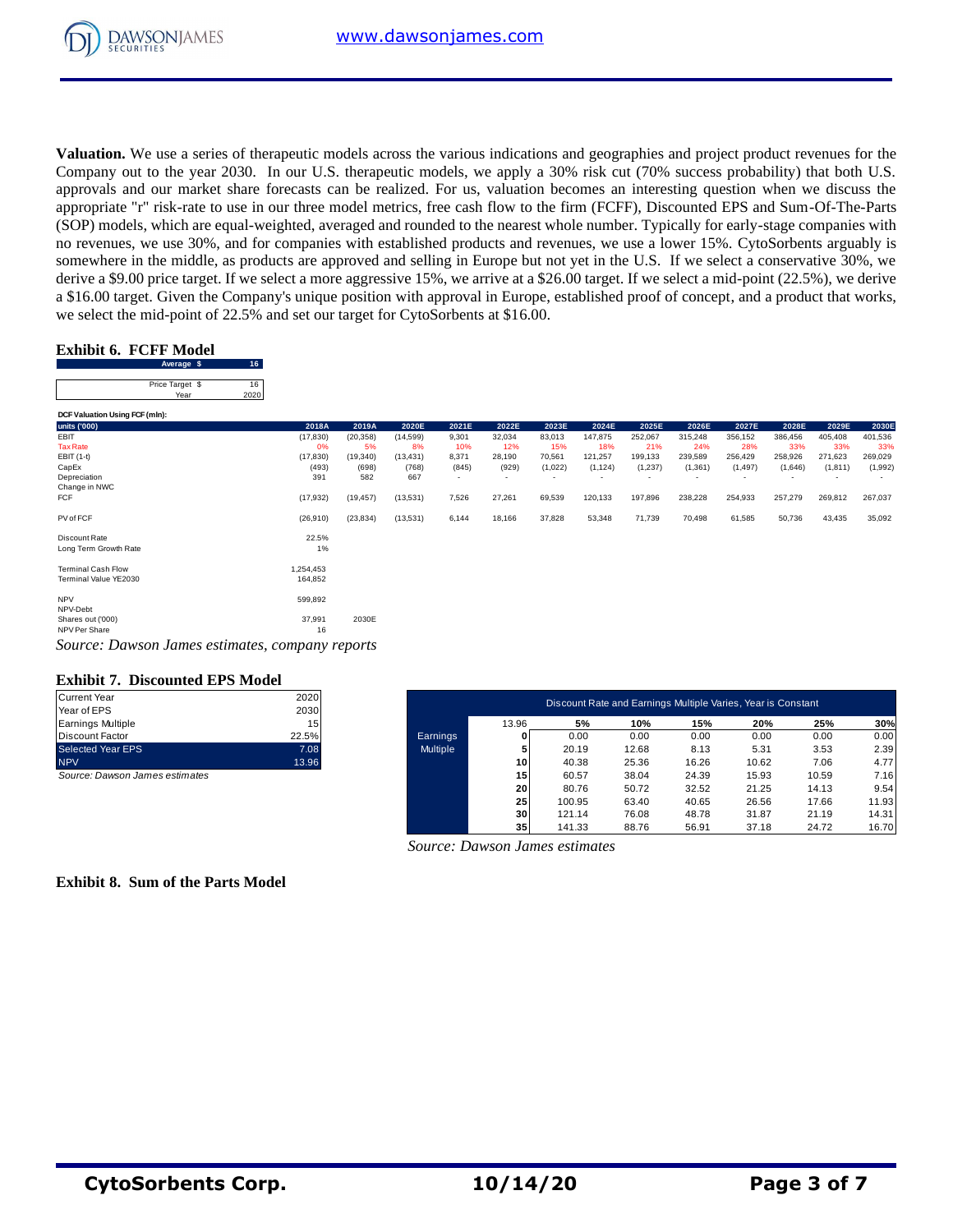

## [www.dawsonjames.com](http://www.dawsonjames.com/)

| $\sum$ SECURILIES                         |       |               |                |           |                     |          |
|-------------------------------------------|-------|---------------|----------------|-----------|---------------------|----------|
| <b>CytoSorbents</b>                       | LT Gr | Discount Rate | Yrs to Mkt     | % Success | Peak Sales<br>(MMs) | Term Val |
| <b>CytoSorb - Sepsis Direct Sales(EU)</b> | 1%    | 22.5%         | $\overline{0}$ | 70%       | \$151               | \$701    |
| <b>NPV</b>                                |       |               |                |           |                     | \$7      |
| <b>CytoSorb - Sepsis Distributor (EU)</b> | 1%    | 22.5%         | $\overline{0}$ | 70%       | \$88                | \$408    |
| <b>NPV</b>                                |       |               |                |           |                     | \$4      |
| <b>CytoSorb (Cardiac surgery US)</b>      | 1%    | 22.5%         | $\overline{2}$ | 50%       | \$68                | \$318    |
| <b>NPV</b>                                |       |               |                |           |                     | \$1.53   |
| <b>CytoSorb (Cardiac surgery EU)</b>      | 1%    | 22.5%         | $\overline{0}$ | 70%       | \$17                | \$79     |
| <b>NPV</b>                                |       |               |                |           |                     | \$0.8    |
| <b>CytoSorb (Sepsis US)</b>               | 1%    | 22.5%         | $\overline{4}$ | 50%       | \$271               | \$1,262  |
| <b>NPV</b>                                |       |               |                |           |                     | \$4.1    |
| Net Margin                                |       |               |                |           |                     | 55%      |
| MM Shrs OS (2030E)                        |       |               |                |           |                     | 38       |
| <b>Total</b>                              |       |               |                |           |                     | \$18     |

*Source: Dawson James estimates*

### **Risk Analysis**

**Market Share Risk:** CytoSorbents' potential inability to further grow product sales in the EU will hinder its profitability as more capital is invested in clinical trials to bring CytoSorb to the U.S. market. The Company's product represents a new treatment for critical care patients that may take longer for adoption than predicted.

**Regulatory Risk:** There may be certain regulatory risks related to CytoSorb approval in the U.S.

**Commercial Risk:** There is no guarantee that the Company will be able to develop and expand sales operations to offset research and development costs. Delays in U.S. commercialization will be negatively reflected in its valuation.

**Financial Risk:** The Company should be expected to raise capital in the near term. We assume a raise and dilution, but there is no guarantee that market conditions will be favorable.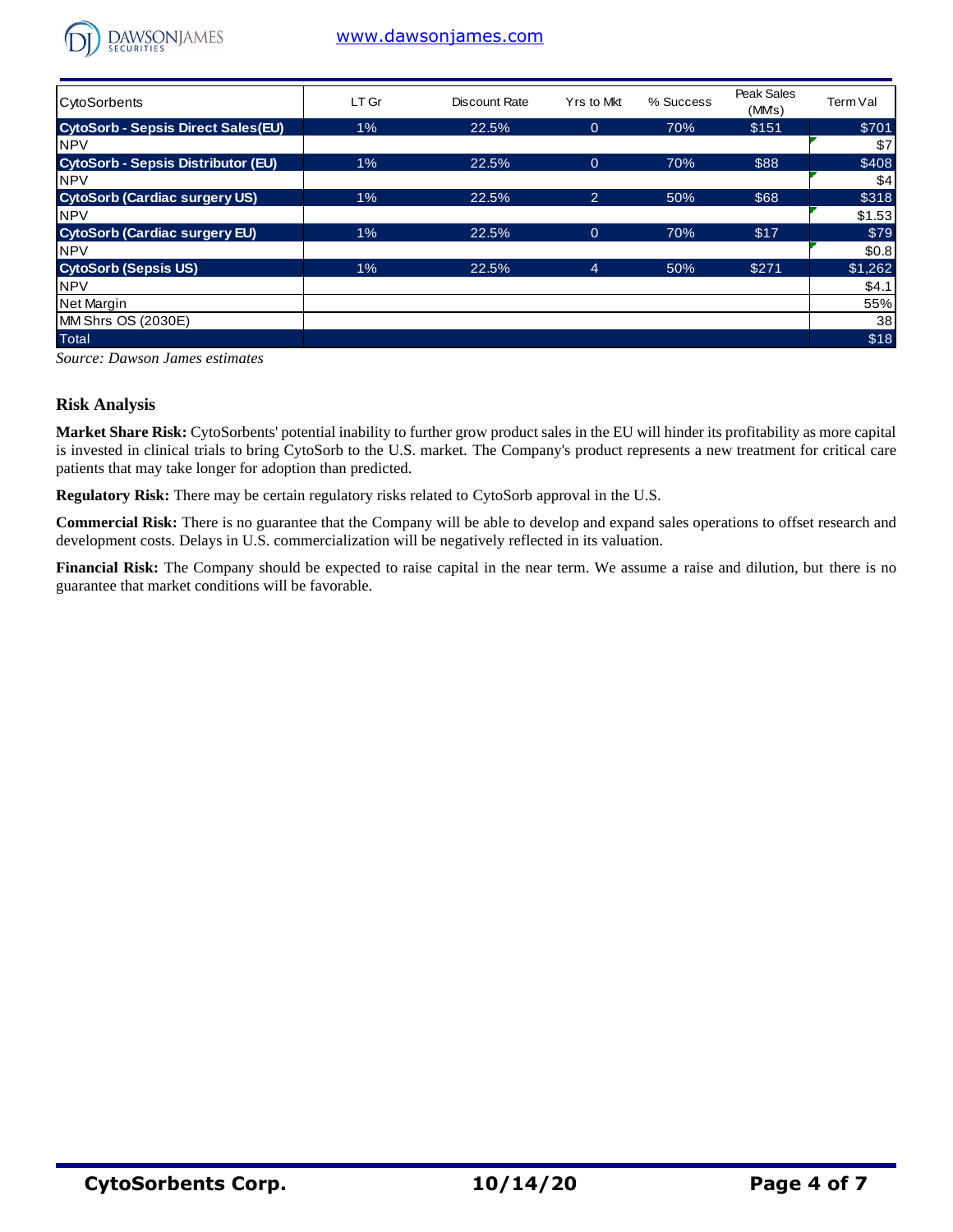

#### **Exhibit 9. Income Statement**

| CTSO.: Income Statement (\$000)<br>.: YE December 31  | 1Q19A         | 2Q19A        | 3Q19A                    | 4Q19A    | 2019A                    | 1Q20A        | 2Q20A   | 3Q20E   | 4Q20E                    | 2020E                 | 2021E                    | 2022E           | 2023E   | 2024E   | 2025E                    | 2026E           | 2027E   | 2028E           | 2029E       | 2030E                    |
|-------------------------------------------------------|---------------|--------------|--------------------------|----------|--------------------------|--------------|---------|---------|--------------------------|-----------------------|--------------------------|-----------------|---------|---------|--------------------------|-----------------|---------|-----------------|-------------|--------------------------|
|                                                       |               |              |                          |          |                          |              |         |         |                          |                       |                          |                 |         |         |                          |                 |         |                 |             |                          |
| Revenue:                                              |               |              |                          |          | 22.766                   |              |         |         |                          |                       |                          |                 |         | 84.070  |                          |                 |         |                 | 150.699     |                          |
| CytoSorb Direct Sales (Germany, Austria, Switzerland) | 4,576         | 5,850        | 5,728                    | 6,612    |                          | 5,050        | 5.500   | 5,590   | 5,805                    | 21,500                | 40,239                   | 54,439          | 69,046  |         | 99,520                   | 115,405         | 131,735 | 148,520         |             | 150,699                  |
| CytoSorb Distributor (Rest of EU)                     |               |              |                          |          |                          | 2,350        | 2,800   | 2,497   | 2,593                    | 9,602                 | 13,336                   | 21,587          | 27,297  | 41,422  | 55,87                    | 70,651          | 85,766  | 86,763          | 87,771      | 87,771                   |
| CytoSorb (Cardiac surgery EU)                         |               |              |                          |          |                          | 710          | 1.160   | 780     | 810                      | 3,000                 | 6,866                    | 9,218           | 11,604  | 14.022  | 16,474                   | 16,589          | 16.705  | 16,822          | 16,940      | 16,940                   |
| CytoSorb (Cardiac surgery US)                         |               |              |                          |          |                          |              |         |         |                          |                       | $\overline{\phantom{a}}$ | $\sim$          | 16,294  | 21.899  | 27,593                   | 66,755          | 67,290  | 67,829          | 68,373      | 68,373                   |
| CytoSorb (sepsis US)                                  |               |              |                          |          |                          |              |         |         |                          |                       | 8,773                    | 17,846          | 45,376  | 92,302  | 187,755                  | 200,508         | 223,353 | 246,919         | 271,225     | 271,225                  |
| VetResQ                                               |               |              |                          |          |                          | 45           | 60      | 39      | 41                       | 150                   | 158                      | 165             | 174     | 182     | 191                      |                 |         |                 |             |                          |
| <b>Other Sales</b>                                    |               |              |                          |          |                          |              |         |         |                          |                       |                          |                 |         |         |                          |                 |         |                 |             |                          |
| <b>Total Product Sales</b>                            | 4.576         | 5.850        | 5.728                    | 6.612    | 22.766                   | 8.155        | 9.520   | 8.906   | 9.248                    | 34.252                | 69.372                   | 103.255         | 169.790 | 253,897 | 387.404                  | 469.908         | 524.849 | 566.853         | 595,008     | 595.008                  |
|                                                       |               |              |                          |          |                          |              |         |         |                          |                       |                          |                 |         |         |                          |                 |         |                 |             |                          |
| Royalty (HemoDefend US)                               |               |              |                          | ٠        |                          |              |         |         |                          |                       | . .                      |                 |         |         |                          |                 |         |                 |             |                          |
| Grant revenue                                         | 615           | 382          | 367                      | 820      | 2,184                    | 551          | 275     |         |                          | 826                   | $\overline{\phantom{a}}$ | ٠               |         |         |                          | ٠               |         |                 |             |                          |
| Other revenue                                         |               |              | $\overline{\phantom{a}}$ | ٠        | $\overline{\phantom{a}}$ | ٠            |         |         | $\overline{\phantom{a}}$ | ٠                     | $\overline{\phantom{a}}$ | $\sim$          |         |         | $\overline{\phantom{a}}$ | ٠               |         | $\sim$          |             | $\overline{\phantom{a}}$ |
| <b>Total Revenue</b>                                  | 5.191         | 6.232        | 6.095                    | 7.432    | 24.950                   | 8.706        | 9.795   | 8.906   | 9.248                    | 35.078                | 69.372                   | 103.255         | 169.790 | 253.897 | 387.404                  | 469,908         | 524.849 | 566.853         | 595.008     | 595.008                  |
| <b>Expenses:</b>                                      |               |              |                          |          |                          |              |         |         |                          |                       |                          |                 |         |         |                          |                 |         |                 |             |                          |
| Costs of Goods Sold                                   | 1,738         | 1,834        | 1,696                    | 2,096    | 7,364                    | 2,385        | 3,250   | 1,781   | 1,850                    | 9,265                 | 13,874                   | 20,651          | 33,958  | 50.779  | 77,481                   | 93,982          | 104,970 | 113,371         | 119.002     | 119,002                  |
| %COGS                                                 | 38%           | 29%          | 25%                      | 25%      | 25%                      | 29%          | 20%     | 20%     | 20%                      | 20%                   | 20%                      | 20%             | 20%     | 20%     | 20%                      | 20%             | 20%     | 20%             | 20%         | 20%                      |
| Research and Development                              | 2,418         | 2,930        | 3,185                    | 3,559    | 12,092                   | 1,965        | 2,406   | 3,458   | 3,591                    | 13,301                | 14,631                   | 16,094          | 17,704  | 19,474  | 21,422                   | 23,564          | 25,920  | 28,512          | 31,364      | 34,500                   |
| %R&I                                                  |               |              | 56%                      | 54%      | 53%                      | 24%          | 25%     | 39%     | 39%                      | 39%                   |                          | 16%             | 10%     | 8%      |                          | 5%              | 5%      |                 | 5%          | 6%                       |
|                                                       | 53%           | 50%          |                          | 6,634    | 22,006                   |              | 6,591   | 6,580   | 6,833                    | 25,307                | 21%<br>29,103            | 32,013          | 32,653  | 33,307  | 6%<br>33,973             | 34,652          | 35,345  | 5%<br>36,052    |             | 37,509                   |
| Selling, General and Administrative<br>%SG&           | 4,758<br>104% | 4,506<br>77% | 6,108<br>107%            | 100%     | 97%                      | 6,317<br>77% | 69%     | 74%     | 74%                      | 74%                   | 42%                      | 31%             | 19%     | 13%     | 9%                       | 7%              |         |                 | 36,773<br>6 | 6%                       |
|                                                       |               |              |                          |          |                          |              |         |         |                          |                       |                          |                 |         |         |                          |                 | - 7%    | 6%              |             |                          |
| Legal, financial and other counseling                 | 561           | 592          | 733                      | 576      | 2,462                    | 519          | 846     | 640     | 665                      | 2,462                 | 2,462                    | 2,462           | 2,462   | 2,462   | 2,462                    | 2,462           | 2,462   | 2,462           | 2,462       | 2,462                    |
| <b>Total Expenses</b>                                 | 9.475         | 9.862        | 11.723                   | 12.864   | 43.924                   | 11.186       | 13.093  | 12.459  | 12.939                   | 49.676                | 60.071                   | 71.221          | 86.777  | 106.022 | 135.337                  | 154,660         | 168.697 | 180.397         | 189.600     | 193.472                  |
| Operating Income (Loss)                               | (4, 284)      | (3,630)      | (5,628)                  | (5, 432) | 18,974                   | (2,480)      | (3,298) | (3,554) | (3,690)                  | (14, 599)             | 9.301                    | 32,034          | 83.013  | 147.875 | 252.067                  | 315,248         | 356,152 | 386.456         | 405.408     | 401,536                  |
| Interest income (expense), net                        | (205)         | (214)        | (302)                    |          |                          |              |         |         |                          |                       |                          |                 |         |         |                          |                 |         |                 |             |                          |
| Gain (loss) on foreign currency transactions          | (393)         | 297          | (956)                    | (332)    | (1, 384)                 | (668)        | (274)   |         |                          |                       |                          |                 |         |         |                          |                 |         |                 |             |                          |
| Change in warrant liability                           |               |              |                          |          |                          | (306)        |         |         |                          |                       |                          |                 |         |         |                          |                 |         |                 |             |                          |
| Other income (expense), net                           |               |              |                          |          |                          |              | 705     |         |                          |                       |                          |                 |         |         |                          |                 |         |                 |             |                          |
|                                                       |               |              |                          |          |                          |              |         |         |                          |                       |                          |                 |         |         |                          |                 |         |                 |             |                          |
| <b>Total Other Income</b>                             | (598)         | 83           | (1,258)                  | (332)    | (1, 384)                 | (974)        | 431     |         |                          |                       |                          |                 |         |         |                          |                 |         |                 |             |                          |
| <b>Pretax Income</b>                                  | (4.882)       | (3.547)      | (6.886)                  | (5,764)  | (20.358)                 | (3.454)      | (2.867) | (3.554) | (3.690)                  | (14.599)              | 9.301                    | 32.034          | 83.013  | 147.875 | 252.067                  | 315.248         | 356.152 | 386,456         | 405.408     | 401.536                  |
|                                                       |               |              |                          |          |                          |              |         |         |                          |                       |                          |                 |         |         |                          |                 |         |                 |             |                          |
| Income Tax Benefit (Provision)                        |               |              |                          | 1,092    | 1,092                    |              |         | (284)   | (295)                    | (1, 168)              | 930                      | 3,844           | 12,452  | 26.617  | 52,934                   | 75,660          | 99,723  | 127,531         | 133.784     | 132,507                  |
| <b>Tax Rate</b>                                       |               | 5%           | 5%                       |          | 59                       | 8%           | 8%      | 8%      | $R^{\prime}$             | <b>R</b> <sup>Q</sup> | 10 <sup>1</sup>          | 12 <sup>9</sup> | 159     | 189     | 21                       | 24 <sup>°</sup> | 28'     | 33 <sup>0</sup> | 33'         | 339                      |
| <b>GAAP Net Income (Loss)</b>                         | (4.882)       | (3.547)      | (6.886)                  | (4,672)  | (19, 266)                | (3.454)      | (2.867) | (3.270) | (3.395)                  | (13, 431)             | 8.371                    | 28,190          | 70,561  | 121.257 | 199.133                  | 239.589         | 256,429 | 258,926         | 271.623     | 269,029                  |
| <b>GAAP-EPS</b>                                       | (0.15)        | (0.11)       | (0.21)                   | (0.14)   | (0.62)                   | (0.10)       | (0.08)  | (0.09)  | (0.09)                   | (0.36)                | 0.23                     | 0.77            | 1.91    | 3.27    | 5.35                     | 6.41            | 6.83    | 6.87            | 7.18        | 7.08                     |
| GAAP-EPS (Dil)                                        |               | (0.11)       | (0.21)                   | (0.14)   | (0.60)                   |              | (0.08)  | (0.09)  | (0.09)                   | (0.37)                | 0.23                     | 0.77            | 1.91    | 3.27    | 5.35                     | 6.41            | 6.83    | 6.87            | 7.18        | 7.08                     |
|                                                       | (0.15)        |              |                          |          |                          | (0.10)       |         |         |                          |                       |                          |                 |         |         |                          |                 |         |                 |             |                          |
| Wgtd Avg Shrs (Bas) - '000s                           | 31,931        | 32,267       | 32,366                   | 32,450   | 32,253                   | 33,981       | 36,483  | 36,520  | 36,556                   | 35,885                | 36,648                   | 36,795          | 36,942  | 37,090  | 37,239                   | 37,388          | 37,538  | 37,688          | 37.839      | 37,991                   |
| Watd Ava Shrs (Dil) - '000s                           | 31.931        | 32.267       | 32.366                   | 32.450   | 32.253                   | 33.981       | 36.483  | 36.520  | 36,556                   | 35.885                | 36.648                   | 36.795          | 36.942  | 37.090  | 37.239                   | 37,388          | 37.538  | 37,688          | 37.839      | 37,991                   |

*Source: Dawson James estimates and company reports*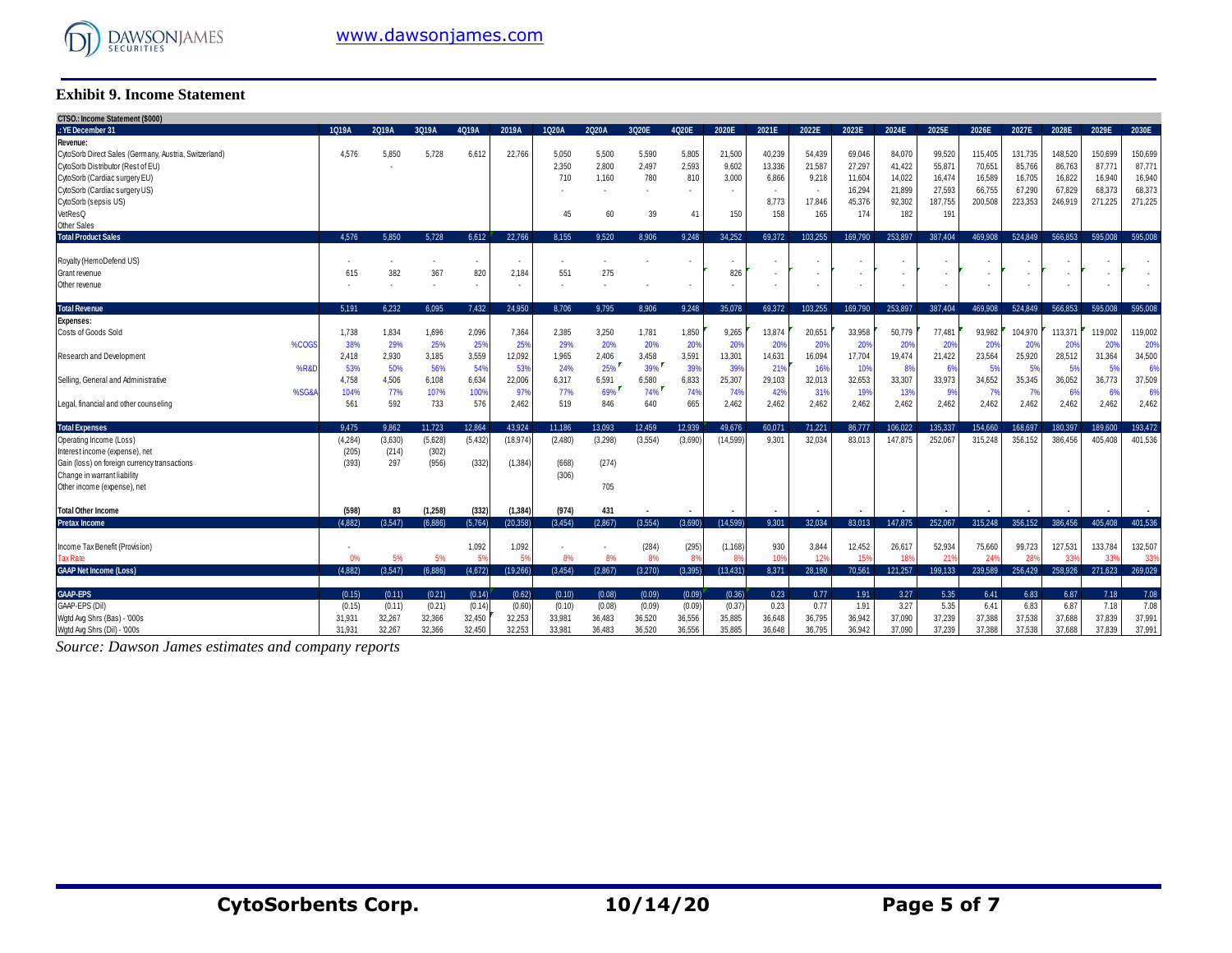

#### **Important Disclosures:**

**Price Chart:**



Price target and rating changes over the past three years: Initiated – Buy – July 11,  $2019$  – Price Target \$15.00 Update – Buy – August 12, 2019 – Price Target \$15.00 Update – Buy – August 15, 2019 – Price Target \$15.00 Update – Buy – August 19, 2019 – Price Target \$15.00 Update – Buy – November 6, 2019 – Price Target \$15.00 Update – Buy – February 19, 2020 – Price Target \$15.00 Price Target Increase – Buy – March 9, 2020 – Price Target \$17.00 Update – Buy – March 25, 2020 – Price Target \$17.00 Update – Buy – April 13, 2020 – Price Target \$17.00 Update – Buy – May 6, 2020 – Price Target \$17.00 Update – Buy – June 9, 2020 – Price Target \$17.00 Update – Buy – July 31, 2020 – Price Target \$15.00 Update – Buy – August 12, 2020 – Price Target \$16.00 Update – Buy – September 16, 2020 – Price Target \$16.00 Update – Buy – October 14, 2020 – Price Target \$16.00

Dawson James Securities, Inc. (the "Firm") is a member of the Financial Industry Regulatory Authority ("FINRA") and the Securities Investor Protection Corporation ("SIPC").

The Firm does not make a market in the securities of the subject Company (s). The Firm has NOT engaged in investment banking relationships with CTSO in the prior twelve months, as a manager or co-manager of a public offering and has NOT received compensation resulting from those relationships. The Firm may seek compensation for investment banking services in the future from the subject Company (s). The Firm has NOT received any other compensation from the subject Company (s) in the last 12 months for services unrelated to managing or co-managing of a public offering.

Neither the research analyst(s) whose name appears on this report nor any member of his (their) household is an officer, director or advisory board member of these companies. The Firm and/or its directors and employees may own securities of the Company (s) in this report and may increase or decrease holdings in the future. As of September 31, 2020, the Firm as a whole did not beneficially own 1% or more of any class of common equity securities of the subject company(s) of this report. The Firm, its officers, directors, analysts or employees may affect transactions in and have long or short positions in the securities (or options or warrants related to those securities) of the Company (s) subject to this report. The Firm may affect transactions as principal or agent in those securities.

Analysts receive no direct compensation in connection with the Firm's investment banking business. All Firm employees, including the analyst(s) responsible for preparing this report, may be eligible to receive non-product or service-specific monetary bonus compensation that is based upon various factors, including total revenues of the Firm and its affiliates as well as a portion of the proceeds from a broad pool of investment vehicles consisting of components of the compensation generated by investment banking activities, including but not limited to shares of stock and/or warrants, which may or may not include the securities referenced in this report.